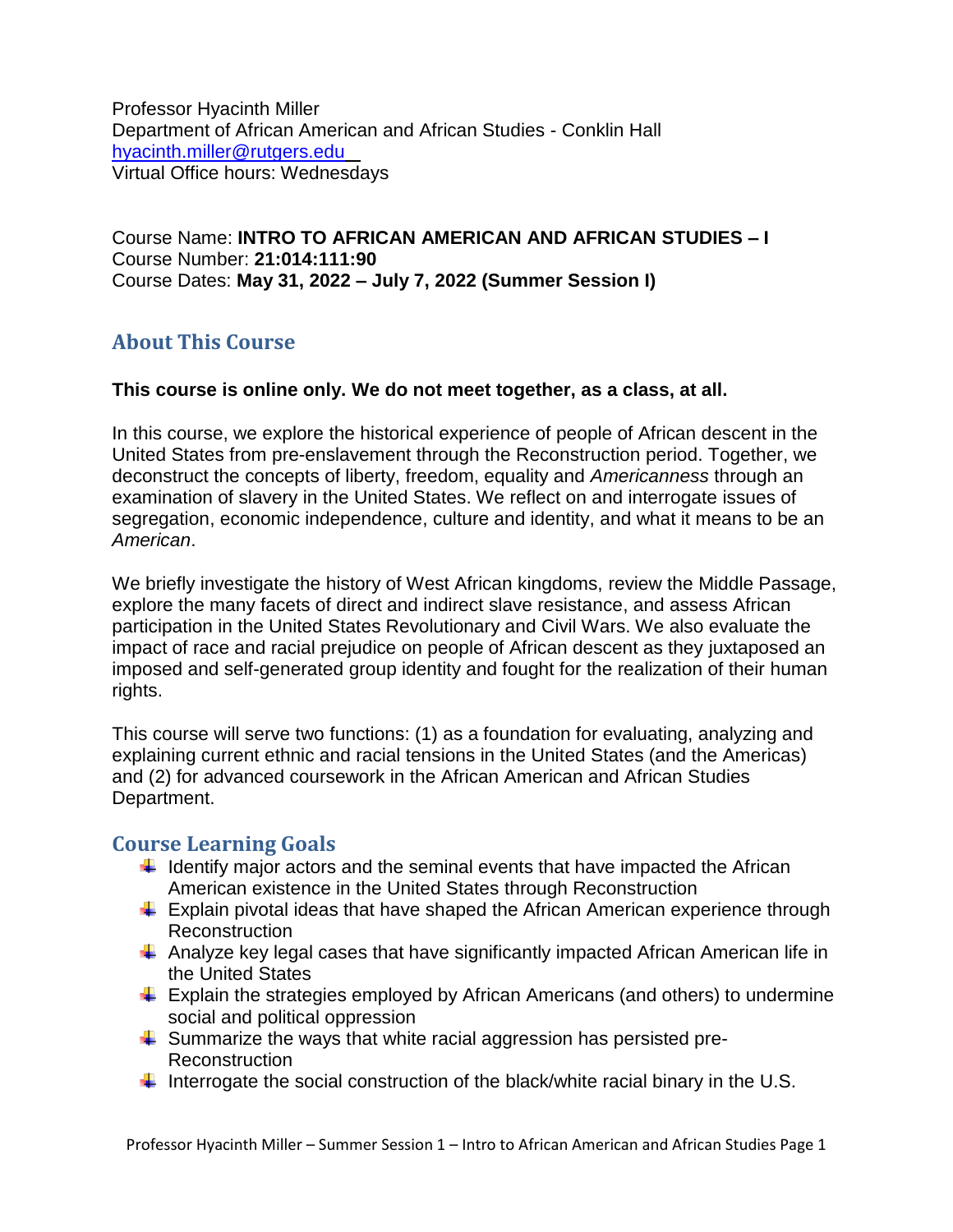$\ddot{\phantom{1}}$  Develop academic writing, critical thinking and presentation skills through the production of analytical essays and oral presentations

Prerequisites: A willingness to engage in new and/or familiar materials with an open mind

## **Required Texts**

- 1. White, D. G. 1, Bay, M., & Martin, W. E. (2019). *Freedom on my mind: A history of African Americans, with documents* Volume 2 (Third edition.). Boston: Bedford/St. Martins. [**also available at John Cotton Dana Library Reference Desk for three-hour intervals**]
- 2. Running a Thousand Miles for Freedom: Or, the Escape of William and Ellen Craft from Slavery William and Ellen Craft ISBN-13: 978-0486793481 ISBN-10: 0486793586

# Course Grading Breakdown

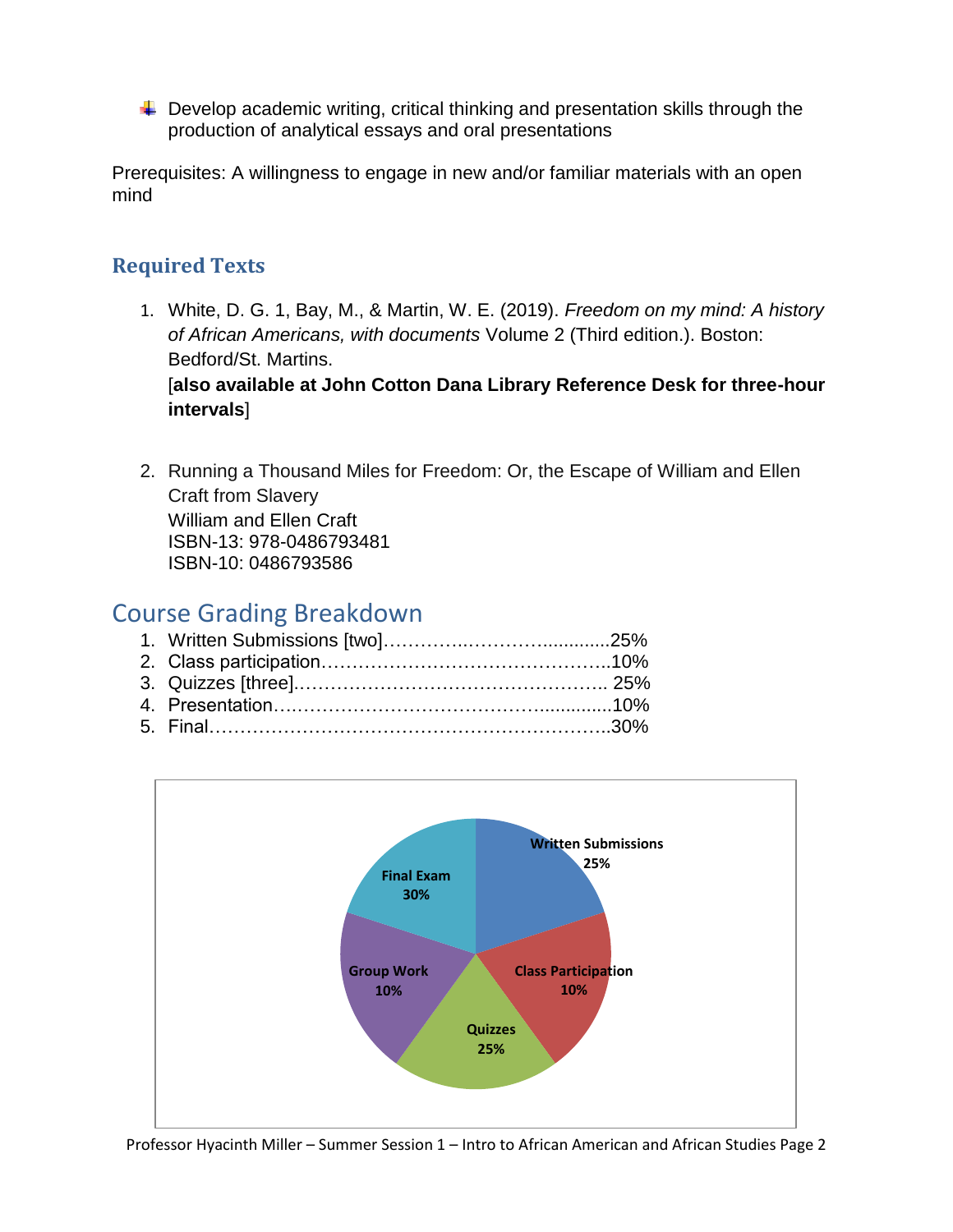### **Course Grading Scale**

| $90100+$ |    |
|----------|----|
| 8789.9   | B+ |
| 8086.9   | R  |
| 7779.9   | C+ |
| 7076.9   | C  |
| 6569.9   |    |
| 064.9    |    |

Late Submission Policy - No late submissions accepted.

# Academic Integrity

This course follows Rutgers University policies relating to Academic Integrity. Rutgers University expects students to maintain the highest ethical standards. The consequences of academic dishonesty, including cheating and plagiarism, are very serious. Rutgers' academic integrity policy is here [Academic Integrity for Students.](https://nbprovost.rutgers.edu/academic-integrity-students) Violations will be reported and enforced according to this policy. Use of external website resources such as Chegg.com or others to obtain solutions to homework assignments, quizzes, or exams is cheating and a violation of the University Academic Integrity policy. Cheating in the course may result in grade penalties, disciplinary sanctions or educational sanctions. Posting homework assignments, or exams, to external sites without the instructor's permission may be a violation of copyright and may constitute the facilitation of dishonesty, which may result in the same penalties as plain cheating. Plagiarism means copying another person's written work and presenting it as your own. This covers all submitted work in this course. The University takes plagiarism very seriously as do I.

The department **REQUIRES** that the following honor pledge is written and signed on every exam, paper, or other major course assignment that is submitted for grading:

#### **"On my honor, I have neither received nor given any unauthorized assistance on this examination (assignment)."**

# **Privacy**

To ensure a positive, productive and enjoyable learning experience for all participants, it is important that all students adhere to **Online Classroom, Meetings and Activities Expectations**, which include online behaviors and privacy guidelines for students.

#### Privacy Guidelines for Students

Professor Hyacinth Miller – Summer Session 1 – Intro to African American and African Studies Page 3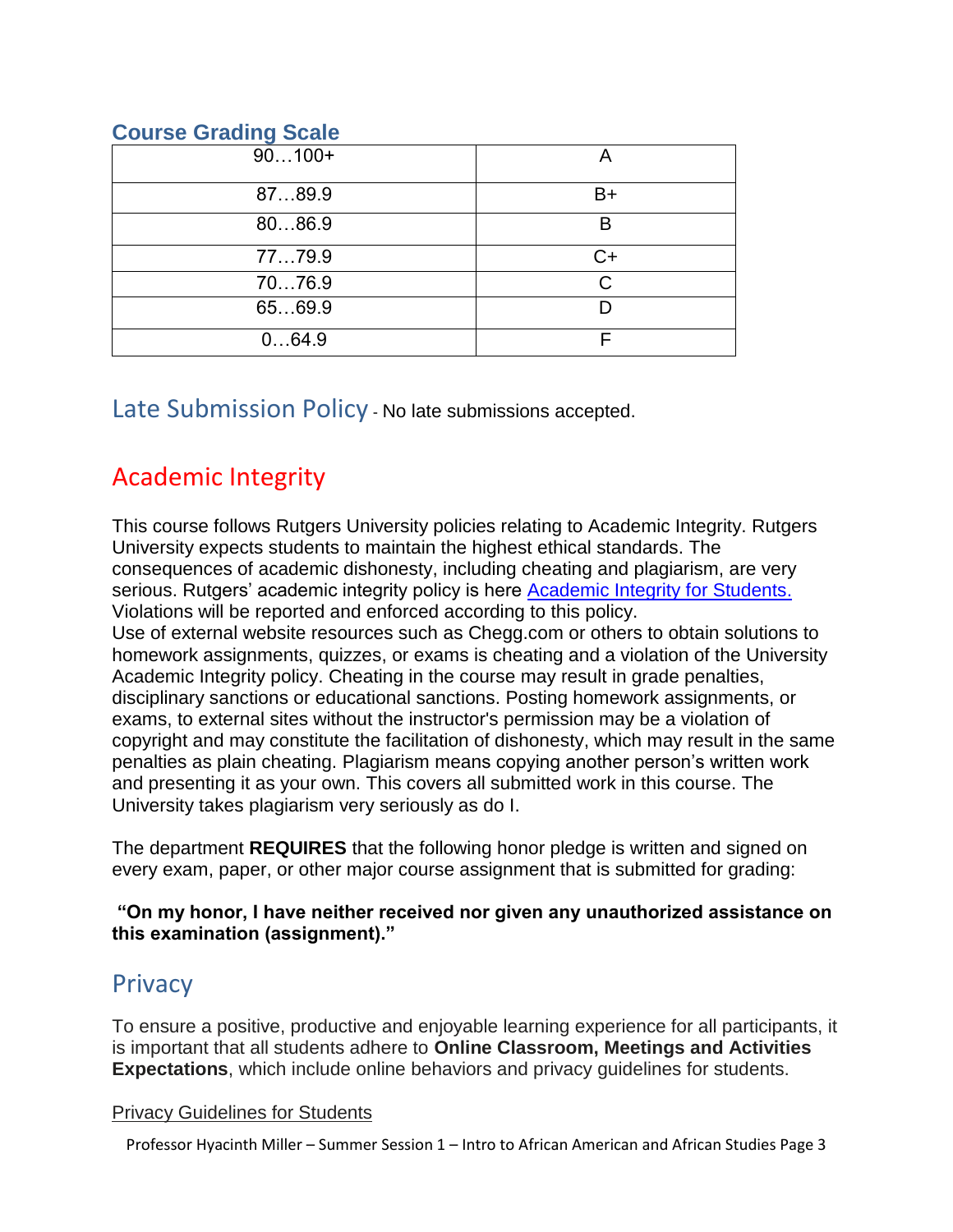All students must follow the following privacy guidelines:

- Do not video record, audio record, photograph, live stream, transmit or share in any other way any part of online classes, meetings or activities, including no posting on any social media platform.
- Any confidential or personally identifiable information related to students participating during online classes, meetings or activities should not be collected, discussed or shared.

#### Behavioral Expectations for Students

- Students must use their Rutgers accounts when logging into Canvas. This software requires the use of your Rutgers NetID and password.
- Login credentials must not be shared. Sharing of login information violates other students' and instructors' rights to confidentiality and could allow class participation by unauthorized persons and/or lead to disruptive behaviors that detract from a productive and positive learning environment.
- All Rutgers University policies that apply to civility and appropriate student behavior must be adhered to, including the University Code of Conduct and Rules of Professional Responsibility.

# Communication Policy

You are responsible for reading all of my posted announcements. You should log into our course site frequently to check for new announcements. My email address is: hyacinth.miller@rutgers.edu. I will usually respond to email messages within 24 to 48 hours (except for weekends).

When sending me an email, address the email as Dear Professor Miller, or Dear Professor. **I WILL NOT RESPOND TO EMAIL MESSAGES THAT BEGIN WITH "Hey", "Yo", "Hi" or NO GREETING AT ALL**.

Always include the subject and course name in the subject line because I teach more than one class per semester.

RU Web mail is the official email address used by the course software. University policy is **to only communicate with students using a Rutgers email address**. We are instructed to respond to messages from students ONLY with an RU email address.

# **Life happens.**

Make sure to communicate with me and/or your Rutgers Academic Advisor if anything happens to you that disrupts your academic progress [emotional, financial, physical, mental, etc.].

Also, towards the end of the syllabus, I have provided a list of Rutgers Resources that you can access, **FOR FREE**, if you want [need] additional personal and/or academic support, help, quidance or advice.

Professor Hyacinth Miller – Summer Session 1 – Intro to African American and African Studies Page 4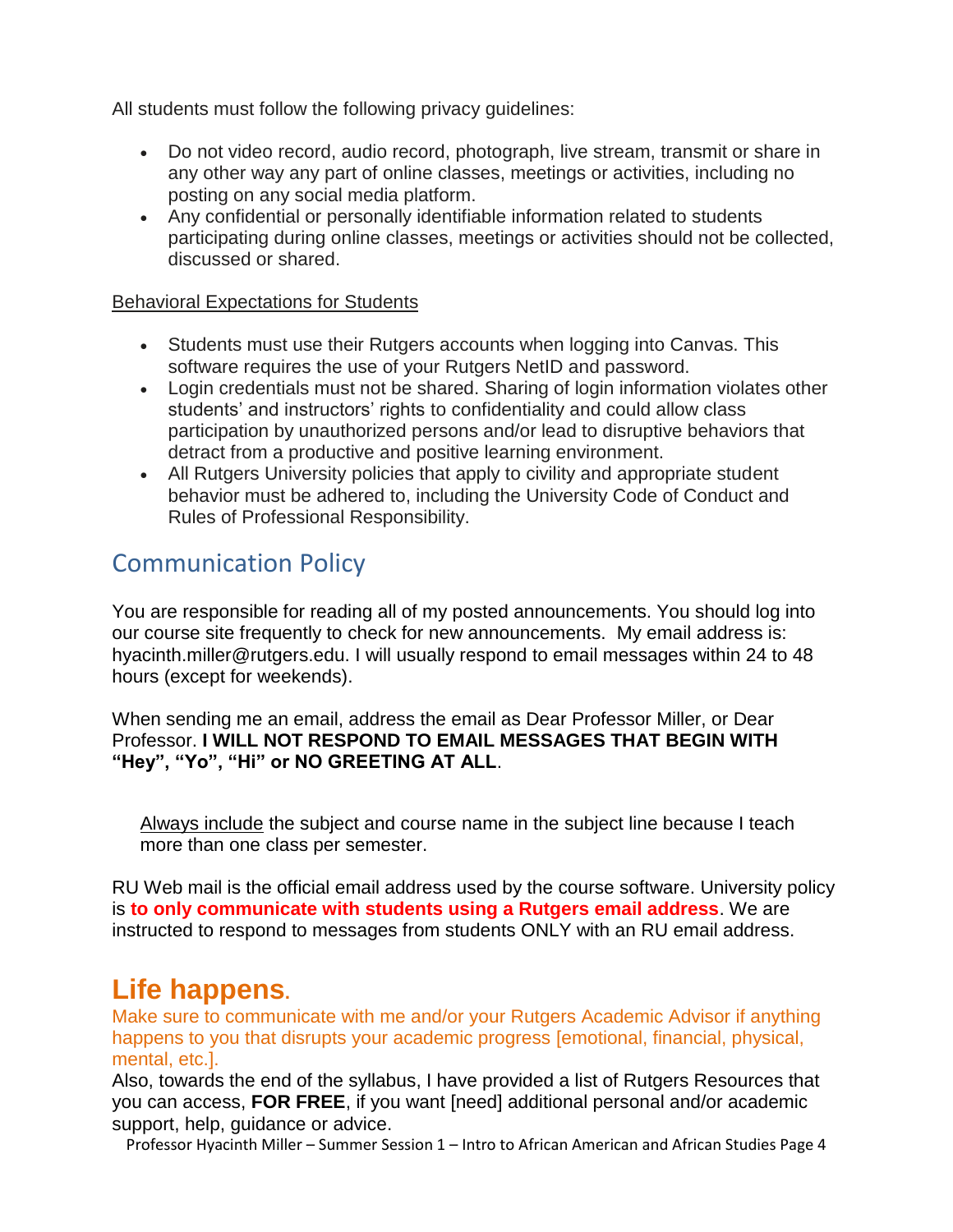# Time Commitment

This course includes considerable time spent doing readings, assignments and other work toward course mastery. To be successful in this course, guidelines estimate that you will need to spend at least six to nine hours of coursework per week. Depending on your individual background and/or schedule, some Units may require more time, some less.

Civil rights images

|  |  | Watching Instructor Videos and other Multimedia: | up to 2 hours |
|--|--|--------------------------------------------------|---------------|
|--|--|--------------------------------------------------|---------------|

• Reading Assignments **and the set of the Second Contract Contract Contract Contract Contract Contract Contract Contract Contract Contract Contract Contract Contract Contract Contract Contract Contract Contract Contract Co** 

• Various Weekly Assignments **by a vertex of the Various Weekly Assignments up to 2 hours** 

This course has a schedule with deadlines for reading and written assignments as well as quizzes. To get the best outcome, schedule time, each day, to do coursework.

# Dropping or Withdrawing from the Course

To drop or withdraw from this course, it is not sufficient to stop posting assignments or contributing to discussion. **You must do so formally through the Office of the**  [Registrar](https://registrar.newark.rutgers.edu/)**.** If not, I must assign you an F grade at the end of the semester.

Required technological skills- Ability to use Canvas, a video recorder and Microsoft Word

# Technical Problems

**Direct ALL CANVAS questions to the Student Help Desk at help@newark.rutgers.edu. You can also call them at 973-353-5083.** This link directs you to the Newark Computing Services Web site [Help Desk.](http://ncs.newark.rutgers.edu/hd) If there is a technical glitch on Canvas, email the assignment to me at hyacinth.miller@rutgers.edu, **BEFORE** the deadline.

In an online environment, there is always a possibility of technical issues (e.g., lost connection, hardware or software failure). Many of these can be resolved relatively quickly, but if you wait until the last minute to do/submit an assignment, the chances of these glitches affecting your success increase. If a problem occurs, it is essential you take immediate action to resolve the problem.

Required equipment - Computer, Internet access, webcam with microphone OR headphones with microphone; software that can save a file in Microsoft Word.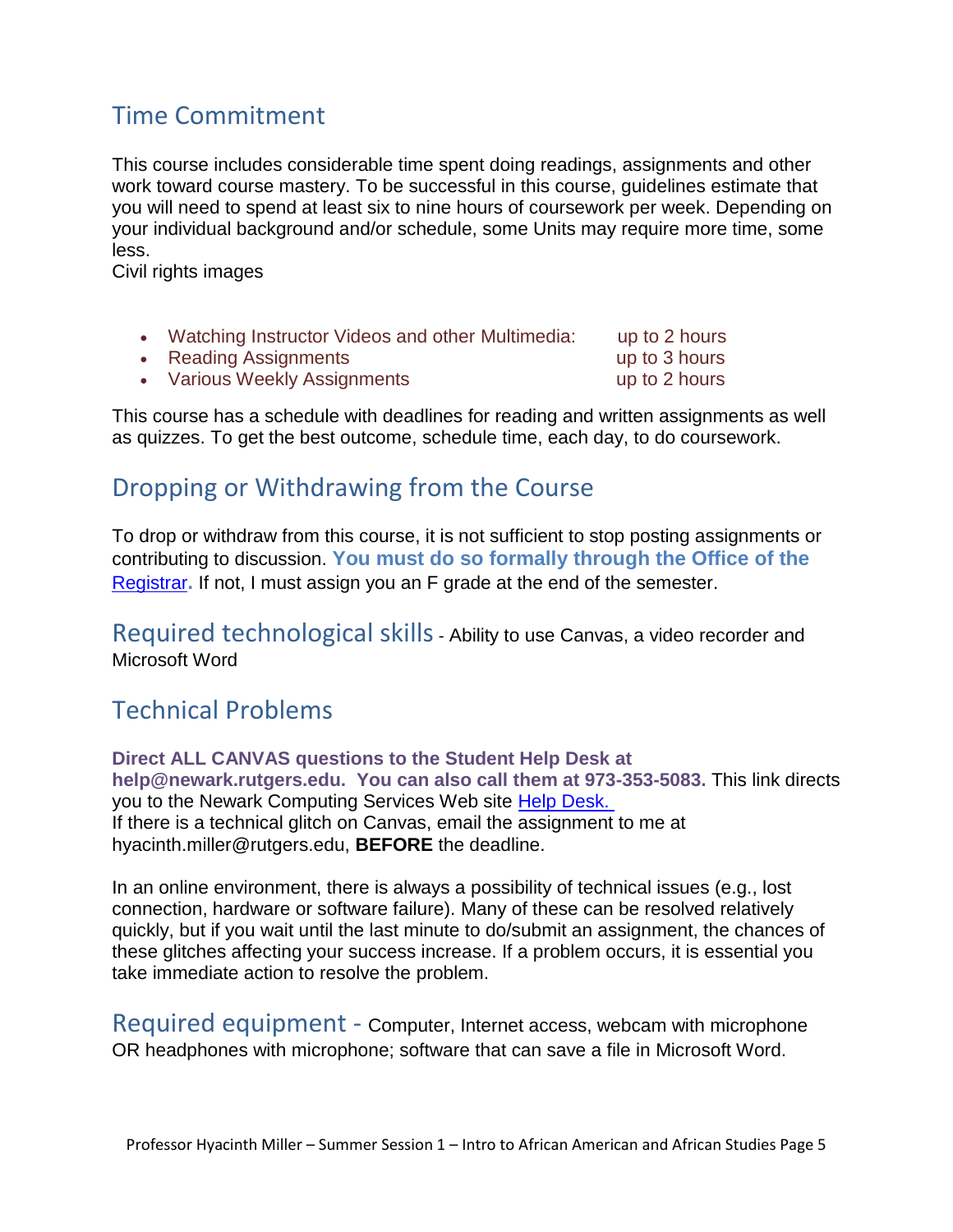# Videos and Websites

Any required films and videos will be available on Canvas. There is no charge to view any films contained in the Rutgers Libraries. Full versions of many of the films shown in class are available in the Rutgers Media Library - [Rutgers Libraries](https://www.libraries.rutgers.edu/borrow-access-request/students-faculty-staff)

# Protecting the intellectual property of students & instructors

Almost all original work is the intellectual property of its authors. These works may include syllabi, lecture slides, recorded lectures, homework problems, exams, and other materials, in either printed or electronic form. The authors may hold copyrights in these works, which are protected by U.S. statutes. Copying this work or posting it online without the permission of the author may violate the author's rights. More importantly, these works are the product of the author's efforts; respect for these efforts and for the author's intellectual property rights is an important value that members of the university community take seriously. For more instructions on copyright protections at Rutgers University, refer to the **Rutgers Libraries**.

# Overall course advice

#### *Take deadlines seriously*.

All things in life have deadlines and academia is no different. To facilitate your success in this course, I have posted all deadlines in the syllabus and course Website so that you can plan when and how best to complete your work.

*What works best for me*: I put due dates in my calendar [I have a digital and hard copy calendar] and I also put reminders in the calendars to help me to stay on track.

#### *Take advantage of student-office hours***.**

Asynchronous courses are very different. There is no direct engagement with the professor. As such, concepts and course information may be more challenging to process. If and or when this is the case, reach out to me. We can schedule some time to go through your questions to ensure that you are understanding the material. The goal is your successful completion of the course.

#### *Changes to course schedule***:**

The syllabus is a "living, breathing document." As we go through the course, I may find it necessary to adjust the readings and/or timeline to create a more seamless learning experience for you. When this happens, you will be given advanced notice so you can make the necessary adjustments.

### **Canvas Course Content** - **the modules have complete information on each unit**

#### **The course consists of four main themes:**

1. African Origins; 2. Enslavement in North America; 3. U.S.A. & 4. The Civil War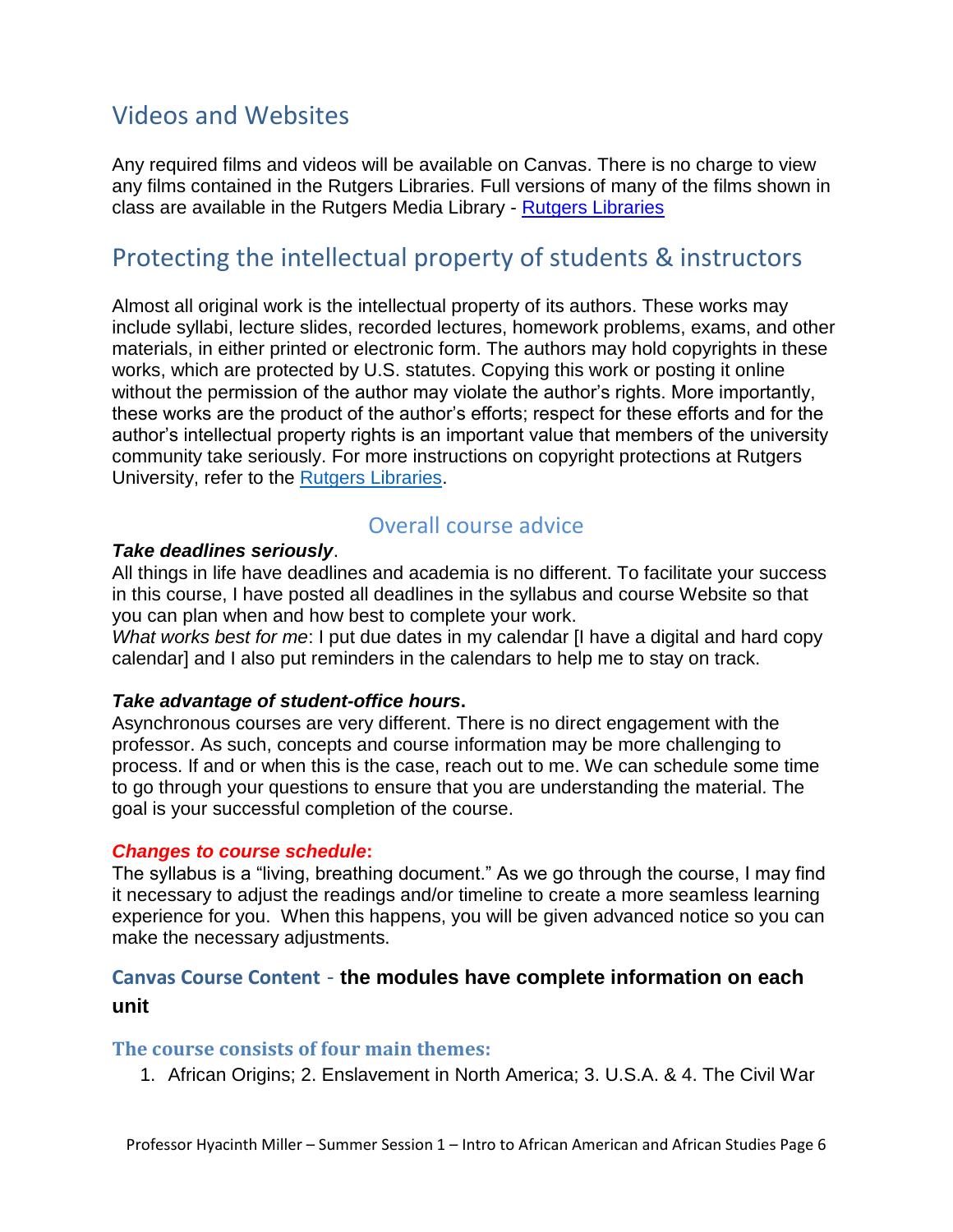# Course Schedule

| <b>Date</b>      | <b>Content</b>                                                                                                                                                                                                                                                                                   |
|------------------|--------------------------------------------------------------------------------------------------------------------------------------------------------------------------------------------------------------------------------------------------------------------------------------------------|
| <b>UNIT1</b>     | Africa                                                                                                                                                                                                                                                                                           |
| <b>Module 1</b>  | African Origins, Beginning to ca. 1600 C.E.<br><b>Article: Willful Distortions and Black Athena</b>                                                                                                                                                                                              |
| <b>Module 2</b>  | From Africa to America 1441-1808                                                                                                                                                                                                                                                                 |
| <b>UNIT 2</b>    | <b>Enslavement in North America</b>                                                                                                                                                                                                                                                              |
| Module 3         | Article – This Business of Slaving<br><b>Article</b> Keys, D. (2018). Details of horrific first voyages in transatlantic slave<br>trade revealed. Independent. [online] Available at: http://Details of horrific first<br>voyages in transatlantic slave trade revealed [Accessed 17 Aug. 2018]. |
| <b>Module 4</b>  | Slavery in North America, 1619-1740                                                                                                                                                                                                                                                              |
| <b>Module 5</b>  | Article - White Cargo<br>Article - Transformation in Slavery<br>Article - Black Male Sexual Exploitation                                                                                                                                                                                         |
| <b>UNIT 3</b>    | <b>U.S.A.</b>                                                                                                                                                                                                                                                                                    |
| Module 6         | African Americans in the Age of Revolution, 1741-1783<br>Article - The British and the Black                                                                                                                                                                                                     |
| <b>Module 7</b>  | Slavery and Freedom in the New Republic, 1775-1820                                                                                                                                                                                                                                               |
| <b>Module 8</b>  | Article – To Serve Well and Faithfully<br>Article – Jefferson's Notes on Virginia                                                                                                                                                                                                                |
| <b>Module 9</b>  | Black Life in the Slave South, 1820-1860                                                                                                                                                                                                                                                         |
| Module 10        | Article - This Cause of Blackness<br>Article – Black Women and Slavery                                                                                                                                                                                                                           |
| <b>UNIT 4</b>    | <b>The Civil War</b>                                                                                                                                                                                                                                                                             |
| <b>Module 11</b> | The Northern Black Freedom Struggle and the Coming of the Civil<br>War, 1830-1860                                                                                                                                                                                                                |
| <b>Module 12</b> | Required Textbook: Running a Thousand Miles for Freedom: Or,<br>the Escape of William and Ellen Craft from Slavery                                                                                                                                                                               |
| <b>Module 13</b> | Article – Free People of Color                                                                                                                                                                                                                                                                   |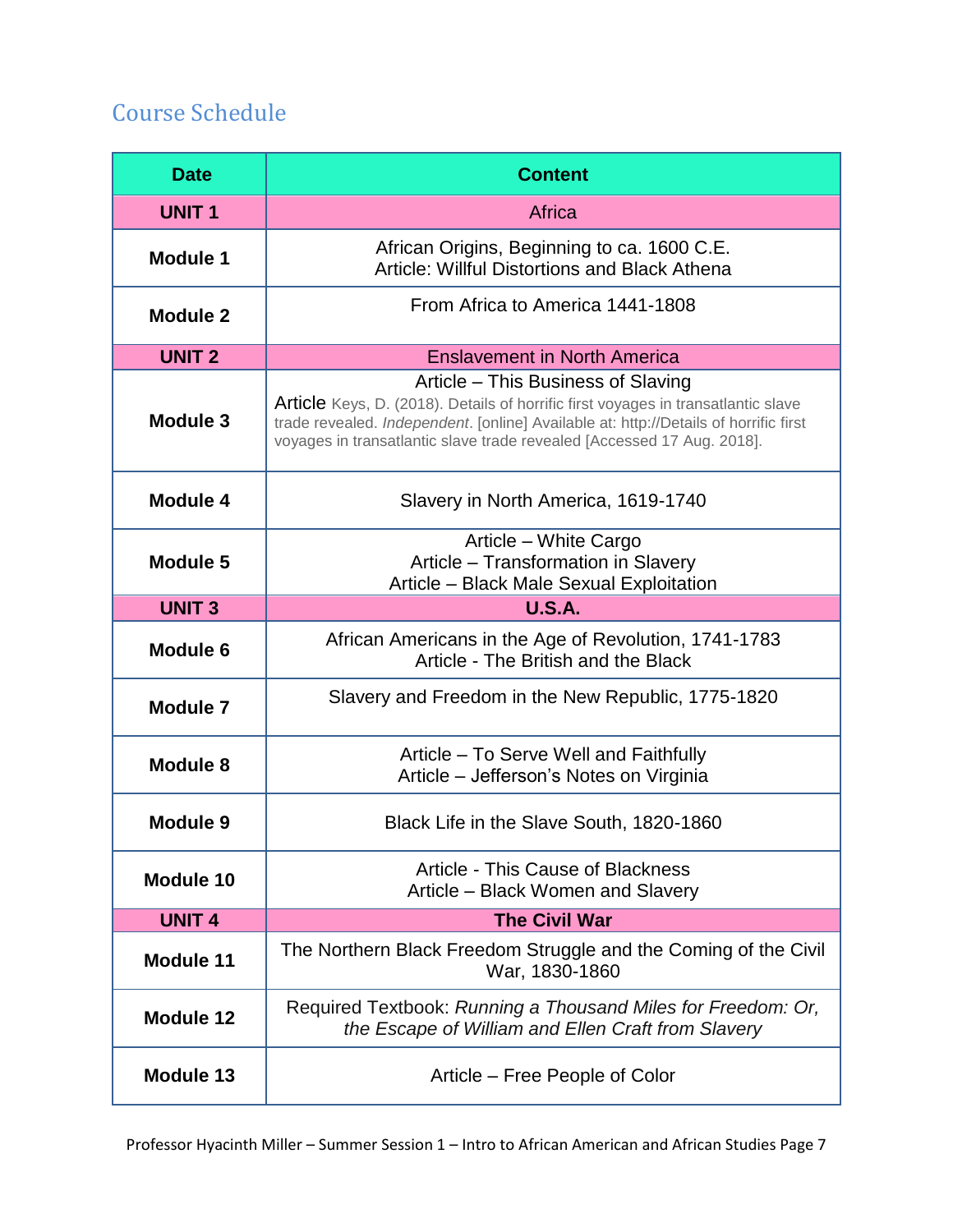| <b>Date</b> | <b>Content</b>                                  |
|-------------|-------------------------------------------------|
| Module 14   | Freedom Rising: The Civil War, 1861-1865        |
| Module 15   | Post-Traumatic Slave Disorder Reading and Video |

# Course Assignments and Due Dates

| <b>Assignment</b>                       | <b>Due Date</b>                        |
|-----------------------------------------|----------------------------------------|
| Self-Introduction                       | June 3                                 |
| Analysis 1 - Africa                     | June 10                                |
| Quiz 1                                  | Africa                                 |
| Analysis 2 - Latin<br>America/Caribbean | June 22                                |
| Quiz 2                                  | <b>Slavery in North America</b>        |
| Group<br>Presentation                   | June 29                                |
| Quiz 3                                  | Pre-Civil War & Civil War              |
| <b>FINAL EXAM</b>                       | July 7<br>Opens 6 am - Closes 11:59 pm |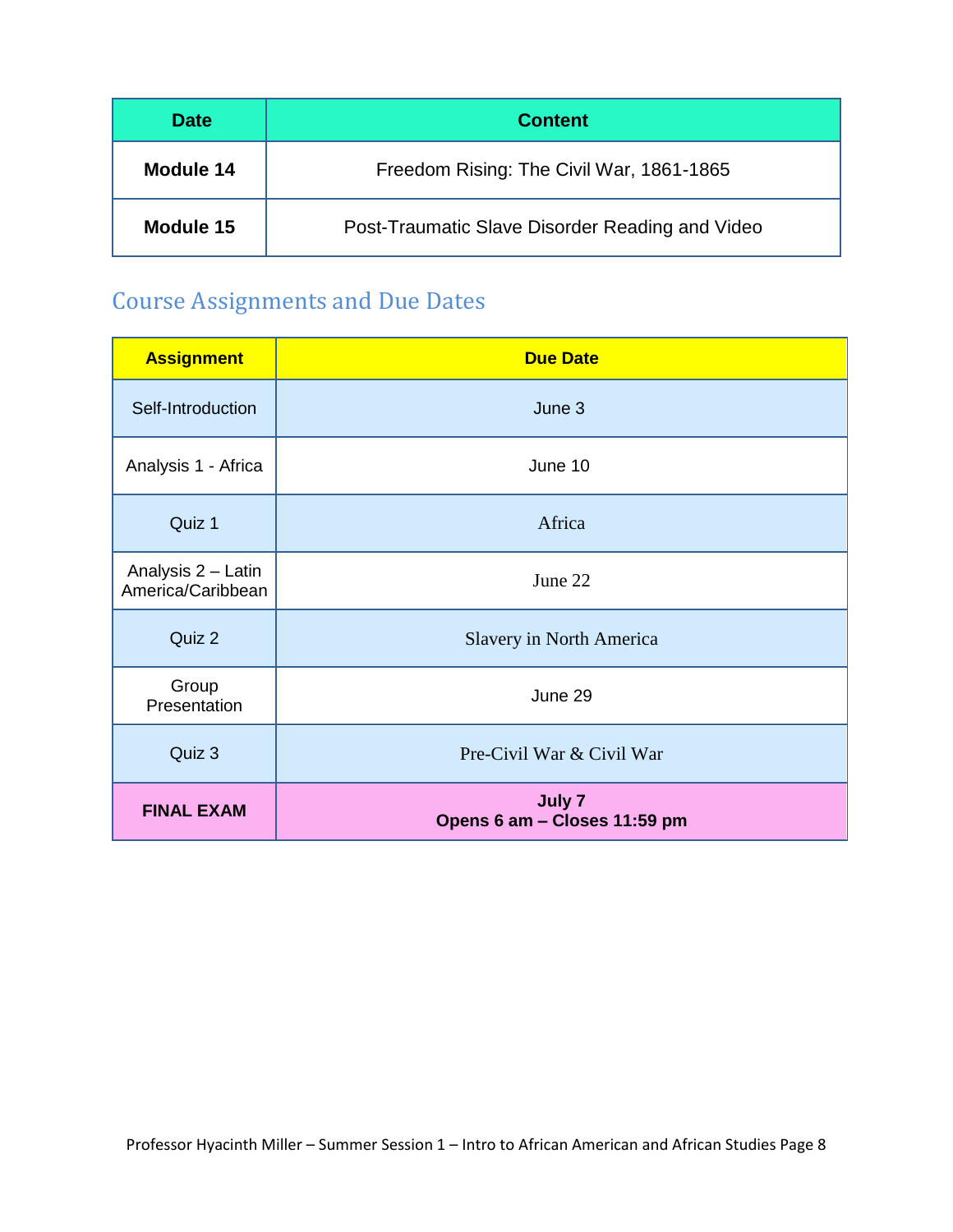# Serving Students

# Accommodation and Support Statement

Rutgers University Newark (RU-N) is committed to the creation of an inclusive and safe learning environment for all students and the University as a whole. RU-N has identified the following resources to further the mission of access and support:

### For individuals with different abilities

[The Office of Disability Services \(ODS\)](https://ods.rutgers.edu/) is responsible for the determination of appropriate accommodations for students who encounter barriers due to disability. Once a student has completed the ODS process (registration, initial appointment, and submitted documentation) and reasonable accommodations are determined to be necessary and appropriate, a Letter of Accommodation (LOA) will be provided. The LOA must be given to each course instructor by the student and followed up with a discussion. This should be done as early in the semester as possible as accommodations are not retroactive. Contact ODS at (973)353-5375 or via email at [ods@newark.rutgers.edu.](mailto:ods@newark.rutgers.edu)

### For individuals who are pregnant

[The Office of Title IX and ADA Compliance](https://studentaffairs.newark.rutgers.edu/support-services/title-ix) is available to assist with any concerns or potential accommodations related to pregnancy. Students may contact the Office of Title IX and ADA Compliance at (973) 353-1906 or via email at [TitleIX@newark.rutgers.edu.](mailto:TitleIX@newark.rutgers.edu)

### For [absence verification](https://sims.rutgers.edu/ssra)

The Office of the Dean of Students can provide assistance for absences related to religious observance, emergency or unavoidable conflict (e.g., illness, personal or family emergency, etc.). Students should refer to [University Policy 10.2.7](https://policies.rutgers.edu/1027-currentpdf) for information about expectations and responsibilities. The Office of the Dean of Students can be contacted by calling (973) 353-5063 or via email [deanofstudents@newark.rutgers.edu.](mailto:deanofstudents@newark.rutgers.edu)

### For individuals with [temporary conditions and](https://temporaryconditions.rutgers.edu/) injuries

The Office of the Dean of Students can assist students who are experiencing a temporary condition or injury (e.g., broken or sprained limbs, concussions, or recovery from surgery). Students experiencing a temporary condition or injury should submit a request using above link.

### For gender or sex-based discrimination or harassment

[The Office of Title IX and ADA Compliance](https://studentaffairs.newark.rutgers.edu/support-services/title-ix) can assist students who are experiencing any form of gender or sex-based discrimination or harassment, including sexual assault,

Professor Hyacinth Miller – Summer Session 1 – Intro to African American and African Studies Page 9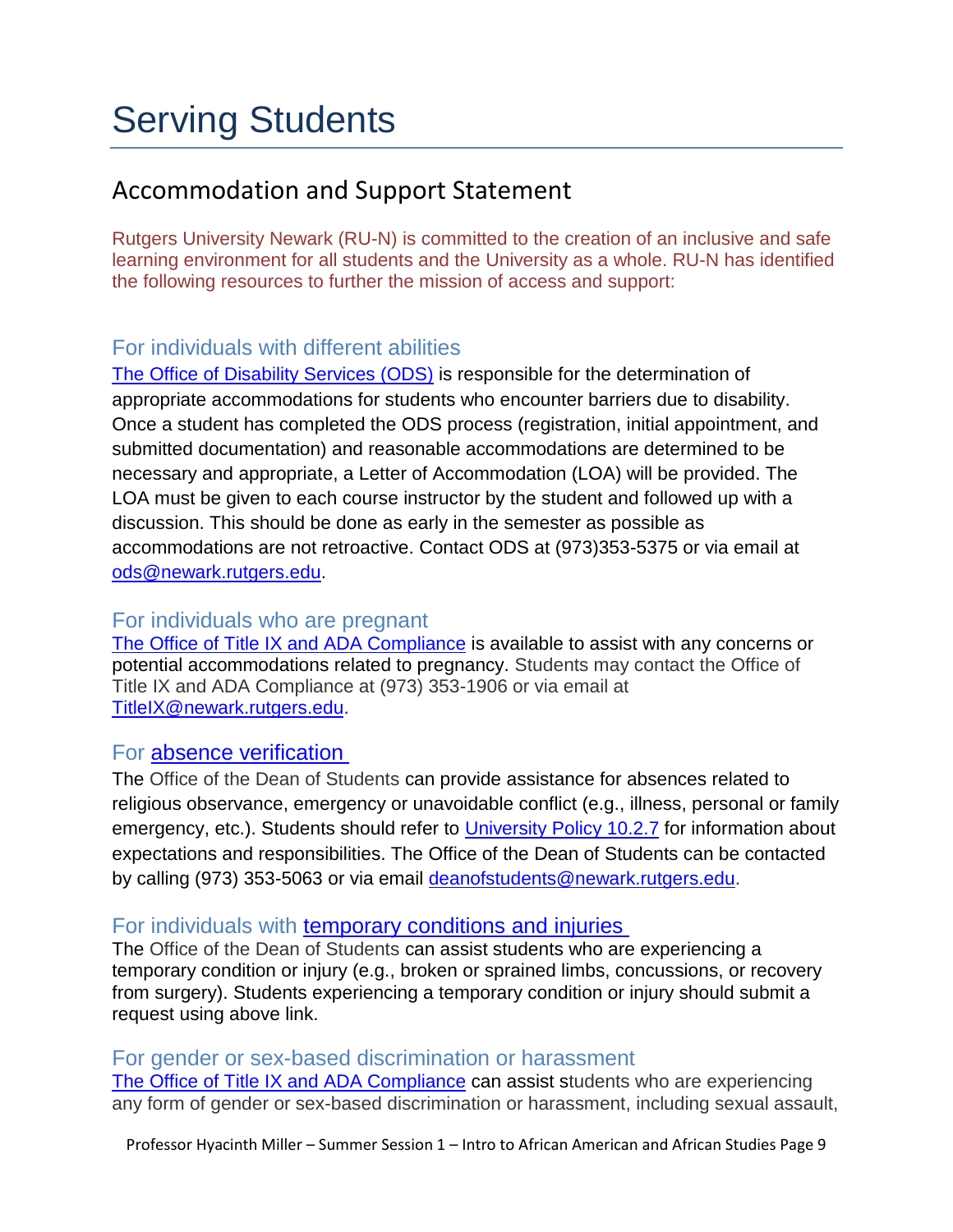sexual harassment, relationship violence, or stalking. Students can report an incident to the Office of Title IX and ADA Compliance by calling (973) 353-1906 or emailing [TitleIX@newark.rutgers.edu.](mailto:TitleIX@newark.rutgers.edu)

Incidents may also be reported by using the following link: Reporting Form. For more information, students should refer to the University's Student Policy Prohibiting Sexual Harassment, Sexual Violence, Relationship Violence, Stalking and Related Misconduct located at [Compliance.](http://compliance.rutgers.edu/title-ix/about-title-ix/title-ix-policies/)

### For support related to interpersonal violence

[The Office for Violence Prevention and Victim Assistance](https://www.newark.rutgers.edu/VPVA) can provide any student with confidential support. The office is a confidential resource and does *not* have an obligation to report information to the University's Title IX Coordinator. Students can contact the office by calling (973) 353-1918 or emailing [run.vpva@rutgers.edu.](mailto:run.vpva@rutgers.edu) There is also a confidential text-based line available to students; students can text (973) 339- 0734 for support.

### Office of Student Life LGBTQ Resource Program

[The Office of Student Life LGBTQ Resource Program](http://lgbt.newark.rutgers.edu/) seeks to create a safe and affirming environment for lesbian, gay, bisexual, transgender, queer and ally students, faculty and staff at Rutgers University-Newark.

#### [Veteran and Military Programs and Services](http://www.newark.rutgers.edu/resources-student-veterans)

Rutgers University welcomes current and prospective students who are Veterans and Reservists. We want to help make your transition to college life as smooth as possible and your college experience rewarding and productive.

### For crisis and concerns

[The Campus Awareness Response and Education](about:blank) (CARE) Team works with students in crisis to develop a support plan to address personal situations that might impact their academic performance. Students, faculty and staff may email the care team at: [careteam@rutgers.edu.](mailto:careteam@rutgers.edu)

### For stress, worry, or concerns about well-being

[The Counseling Center](https://tinyurl.com/RUN-TAO) has confidential therapists available to support students. Students should reach out to the Counseling Center to schedule an appointment: [counseling@newark.rutgers.edu](mailto:counseling@newark.rutgers.edu) or (973) 353-5805. If you are not quite ready to make an appointment with a therapist but are interested in self-help, check out *TAO at Rutgers-Newark* for an easy, web-based approach to self-care and support.

#### [Rutgers Legal Services](http://rusls.rutgers.edu/contact-us/)

One of the goals of the Office of Student Legal Services at Rutgers University is to provide legal assistance and representation to eligible university students.